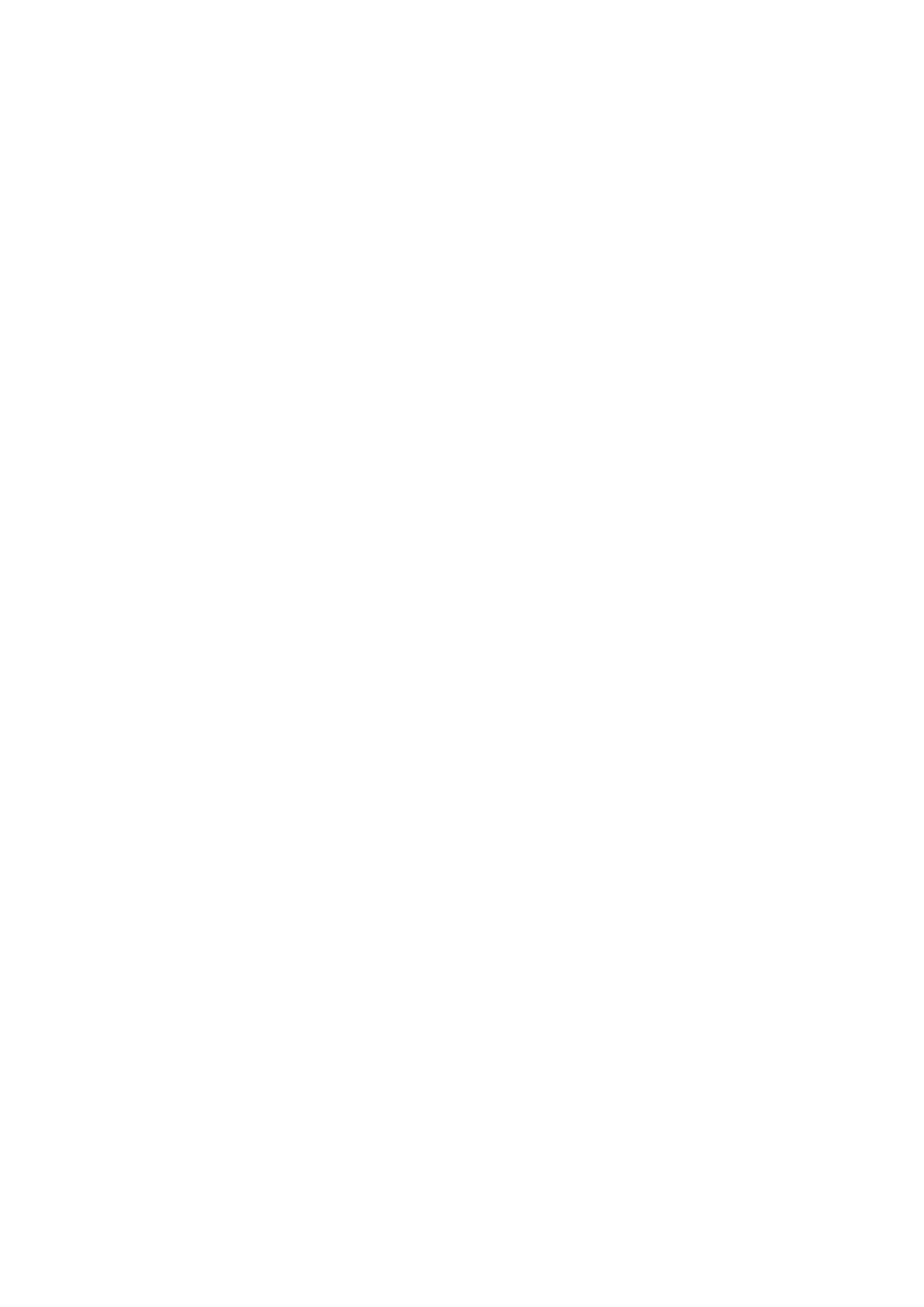Dedicated to ...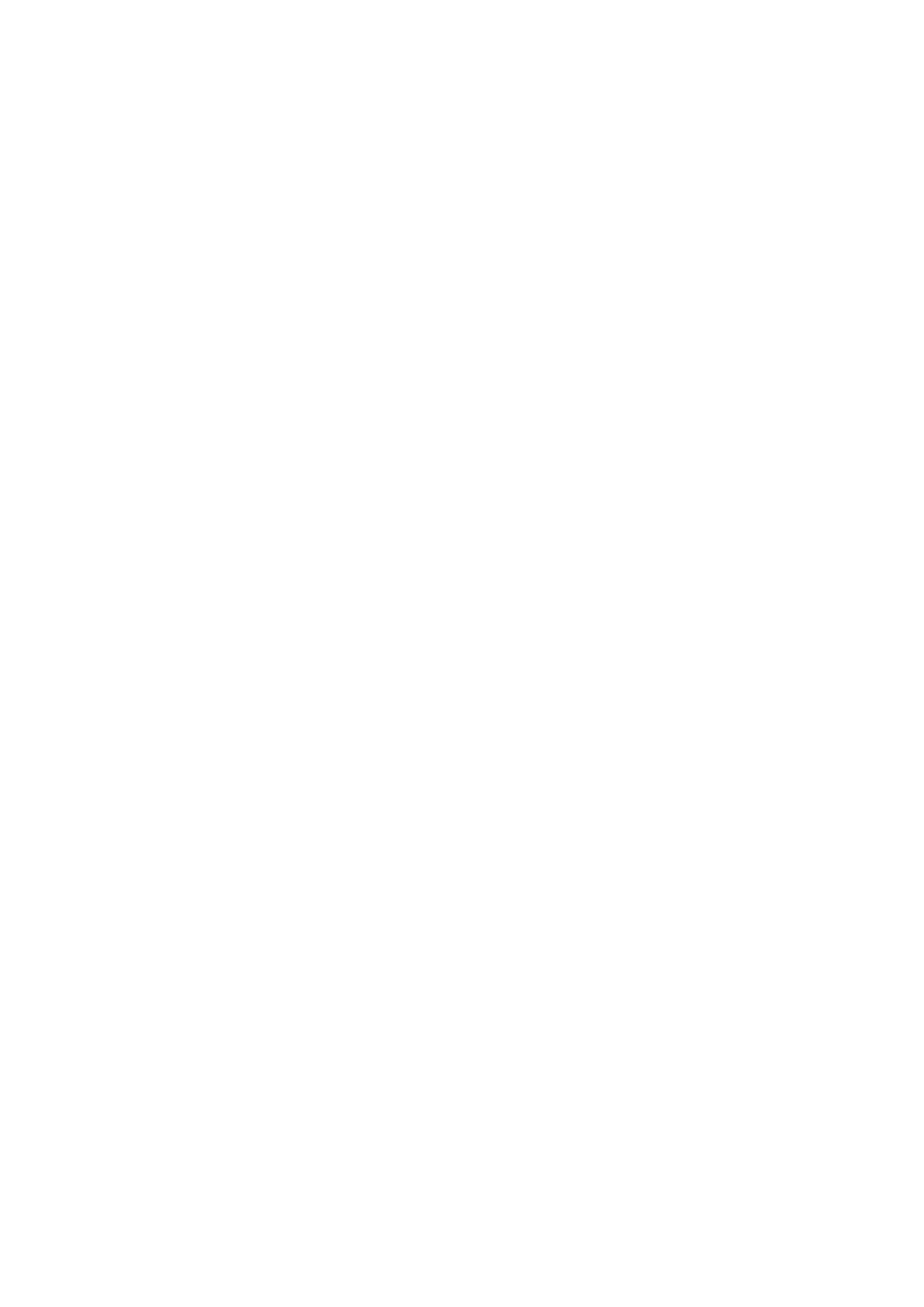### Acceptance Certificate

### Department of Electronics Engineering K. J. Somaiya College of Engineering

The seminar report entitled "Essential LATEX Templates for Report Writing" submitted by My name (Roll No. ....) may be accepted for being evaluated.

Date: 26 April 2021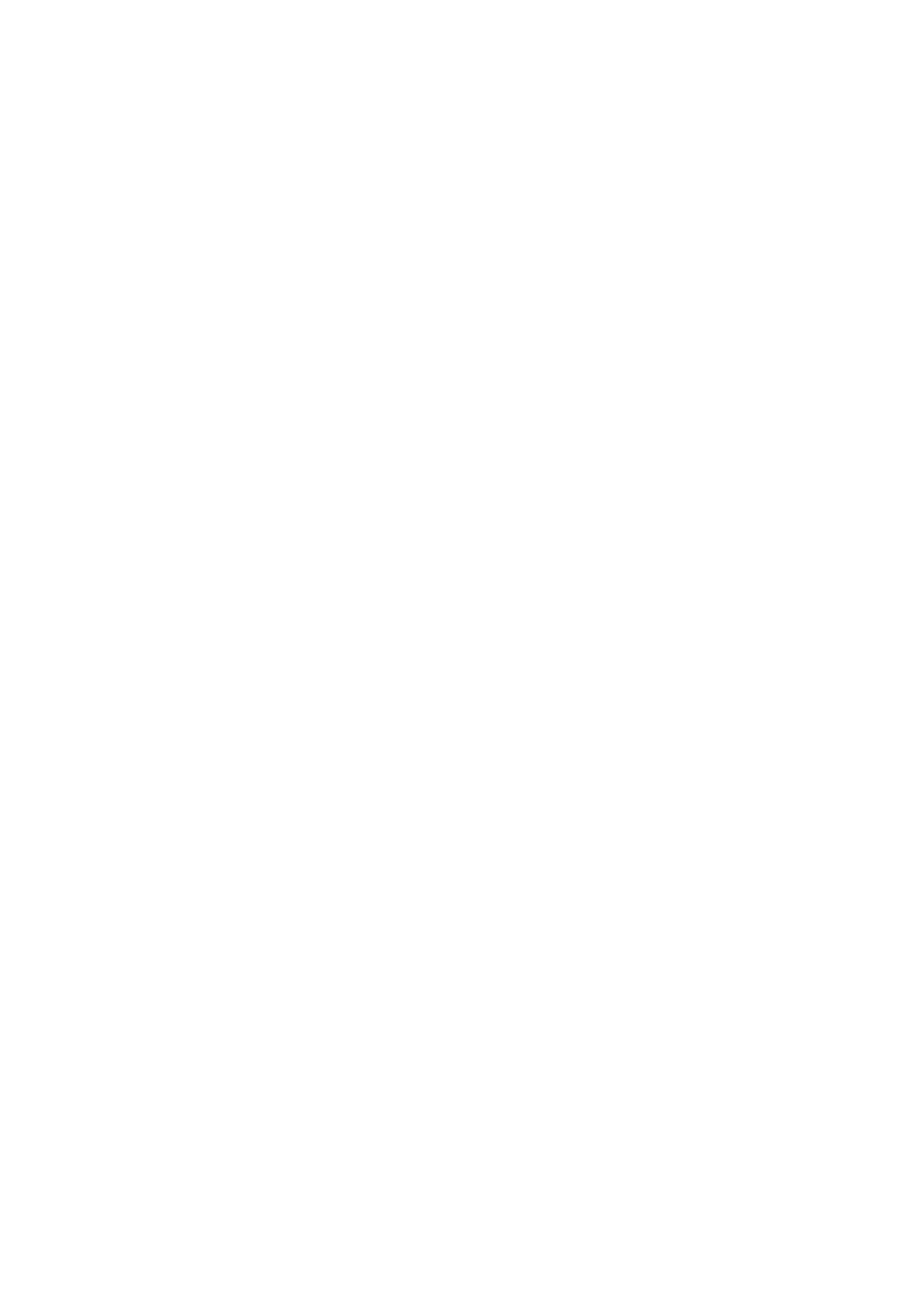## Declaration

I declare that this written submission represents my ideas in my own words and where others' ideas or words have been included, I have adequately cited and referenced the original sources. I declare that I have properly and accurately acknowledged all sources used in the production of this report. I also declare that I have adhered to all principles of academic honesty and integrity and have not misrepresented or fabricated or falsified any idea/data/fact/source in my submission. I understand that any violation of the above will be a cause for disciplinary action by the Institute and can also evoke penal action from the sources which have thus not been properly cited or from whom proper permission has not been taken when needed.

Date: 26 April 2021 (Roll No. ....)

My name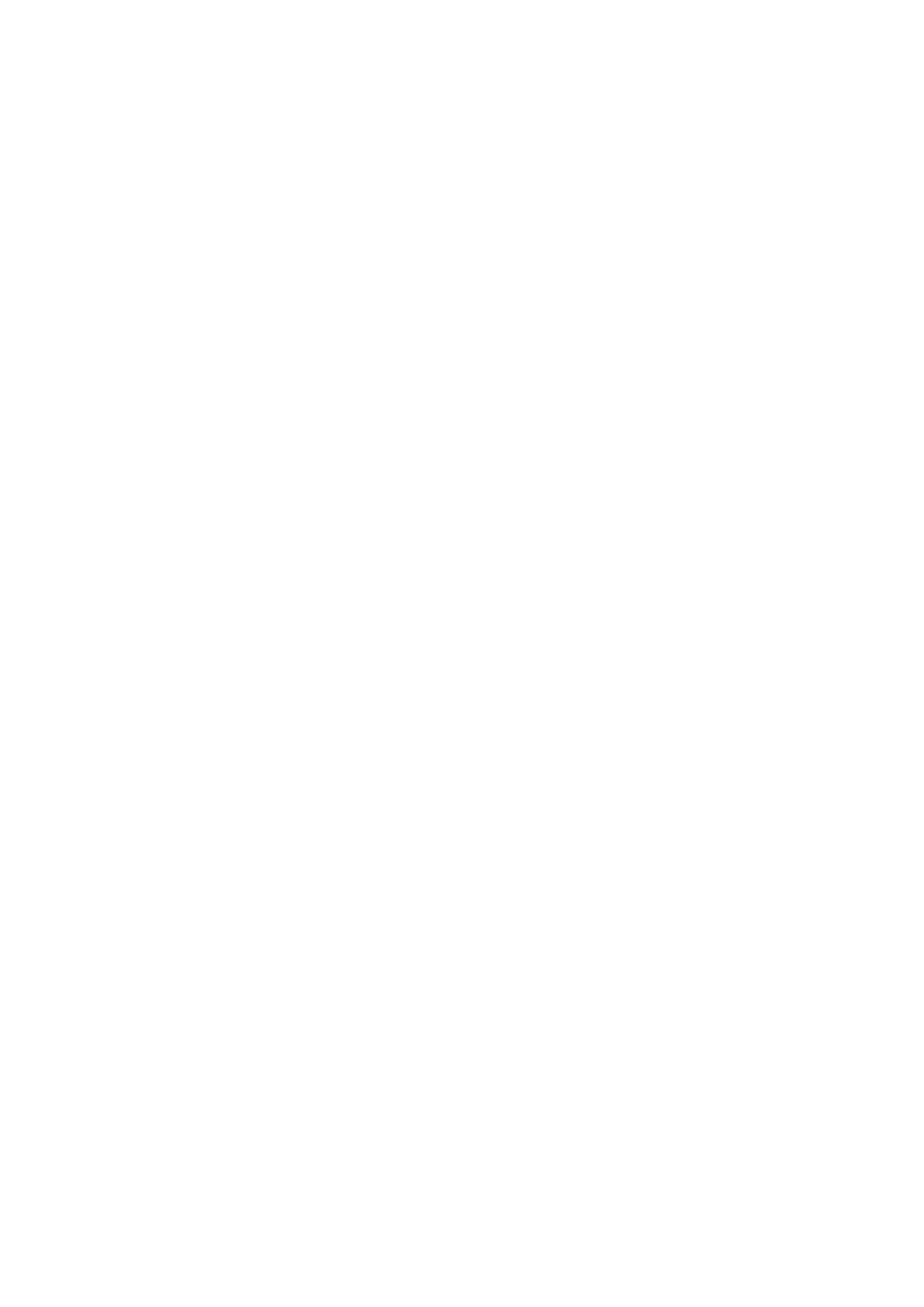## <span id="page-8-0"></span>Abstract

This document contains essential templates required to write technical reports using LATEX. Particularly it shows how to create an equation, figure, table, symbols list, and bibliographic citation in a LATEX document.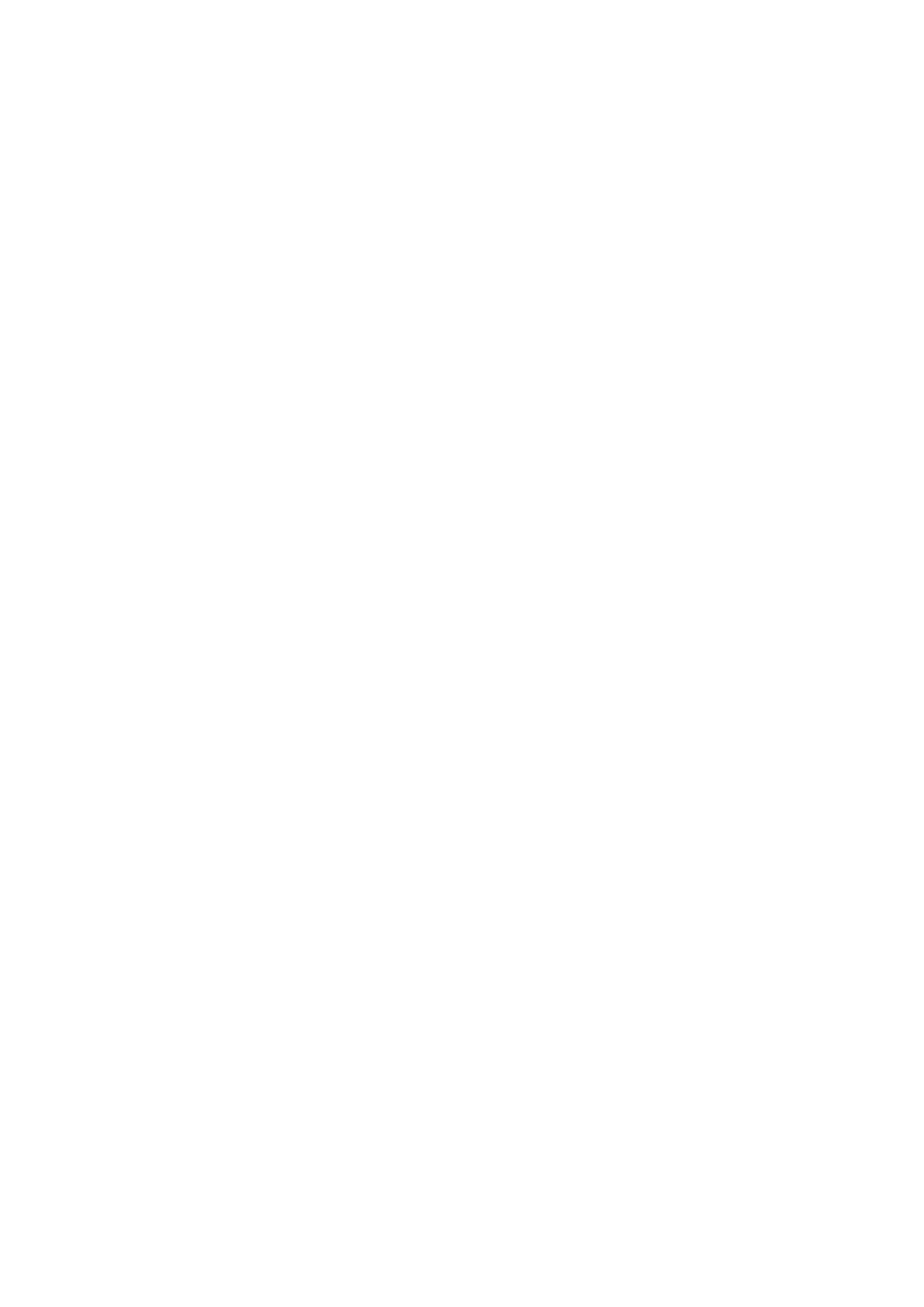# Table of Contents

|              | <b>Abstract</b>                |                             |                                |  | ix             |  |  |
|--------------|--------------------------------|-----------------------------|--------------------------------|--|----------------|--|--|
|              | <b>List of Figures</b><br>xiii |                             |                                |  |                |  |  |
|              |                                | <b>List of Tables</b>       |                                |  | XV             |  |  |
|              |                                | <b>List of Symbols</b>      |                                |  | xvii           |  |  |
| $\mathbf{1}$ |                                | <b>Introduction</b>         |                                |  | 1              |  |  |
|              | 1.1                            |                             |                                |  | $\overline{2}$ |  |  |
|              |                                | 1.1.1                       |                                |  | $\overline{2}$ |  |  |
|              |                                | 1.1.2                       |                                |  | 2              |  |  |
|              | 1.2                            |                             |                                |  | $\overline{2}$ |  |  |
|              |                                | 1.2.1                       |                                |  | $\overline{2}$ |  |  |
|              |                                | 1.2.2                       |                                |  | 3              |  |  |
|              |                                | 1.2.3                       |                                |  | 3              |  |  |
| $\mathbf{2}$ |                                | <b>Literature Survey</b>    |                                |  | 5              |  |  |
| 3            |                                |                             | <b>Materials and Methods</b>   |  | 7              |  |  |
|              | 3.1                            |                             |                                |  | 7              |  |  |
| 4            |                                |                             | <b>Results and Discussions</b> |  | 9              |  |  |
|              | 4.1                            |                             |                                |  | 9              |  |  |
| A            |                                |                             | <b>Supporting Material</b>     |  | 11             |  |  |
|              | <b>References</b>              |                             |                                |  | 13             |  |  |
|              |                                | <b>List of Publications</b> |                                |  | 15             |  |  |
|              |                                | <b>Acknowledgements</b>     |                                |  | 17             |  |  |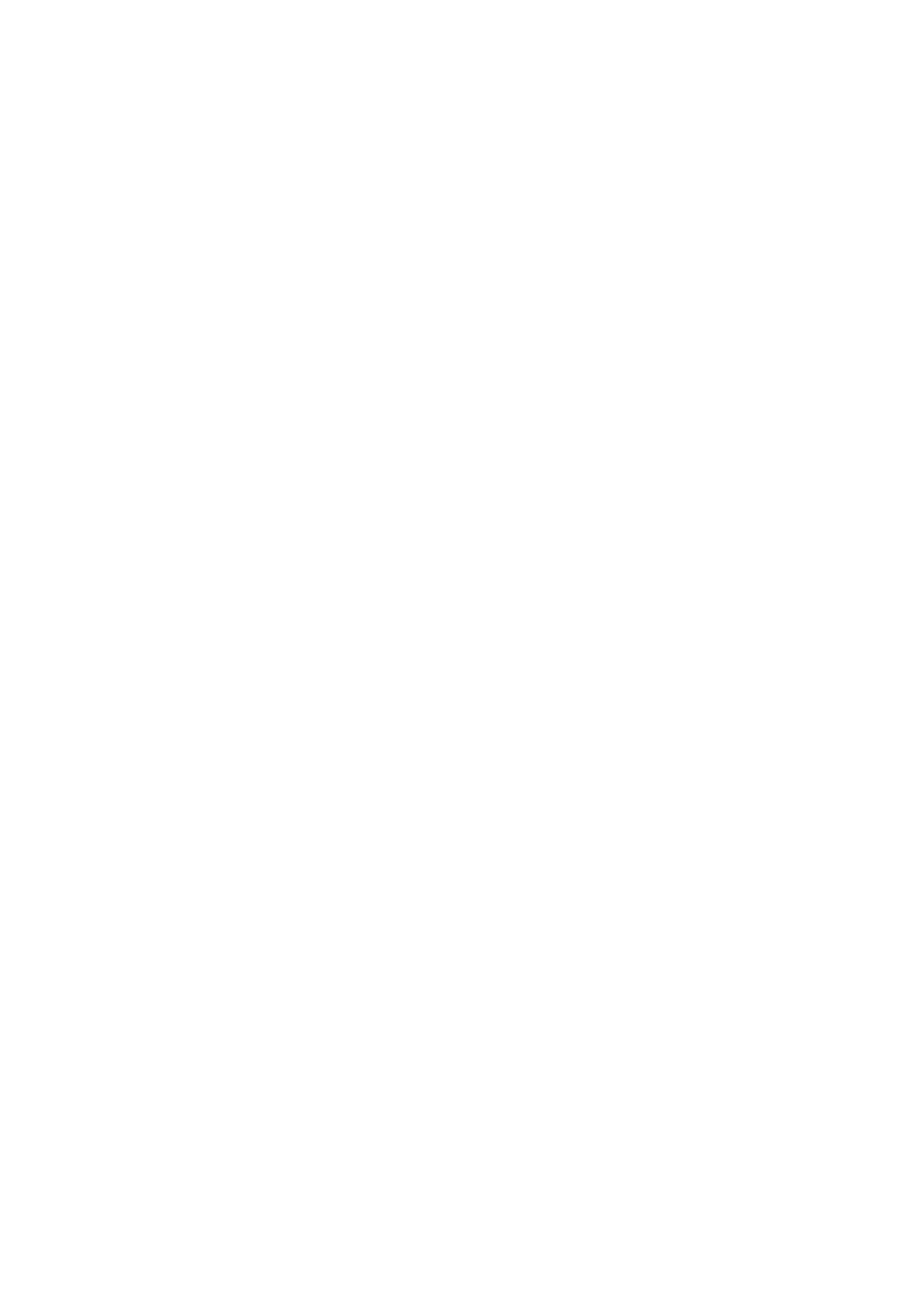# <span id="page-12-0"></span>List of Figures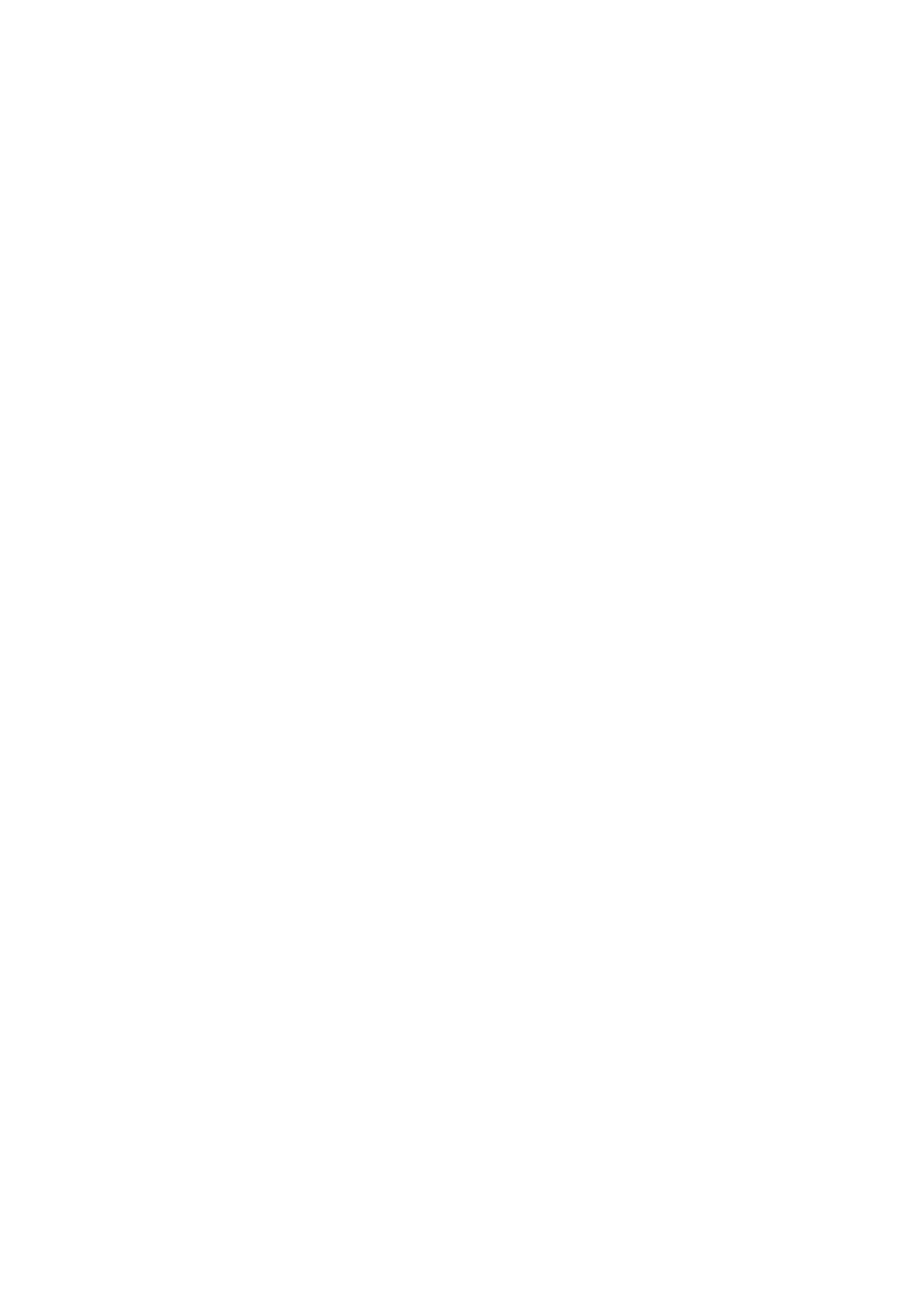# <span id="page-14-0"></span>List of Tables

|--|--|--|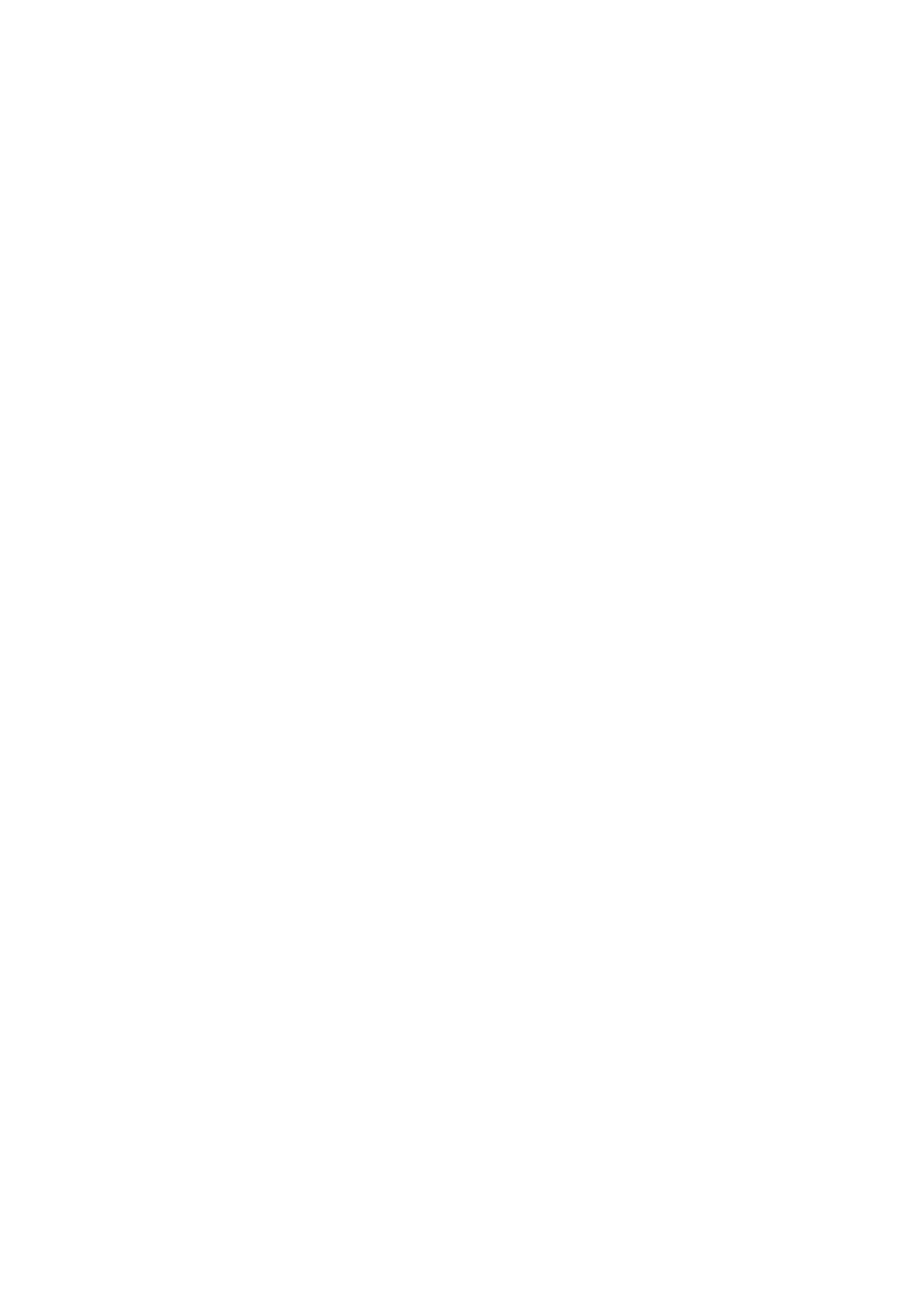# <span id="page-16-0"></span>**List of Symbols**

### **Roman Symbols**

| $\boldsymbol{R}$     |                                                                                                         |
|----------------------|---------------------------------------------------------------------------------------------------------|
| r                    |                                                                                                         |
| <b>Greek Symbols</b> |                                                                                                         |
| $\alpha_{\rm a}$     |                                                                                                         |
| $\eta$               |                                                                                                         |
| <b>Superscripts</b>  |                                                                                                         |
| $\mathfrak{g}$       |                                                                                                         |
| $\overline{v}$       | Vapor phase $\dots \dots \dots \dots \dots \dots \dots \dots \dots \dots \dots \dots \dots \dots \dots$ |
| <b>Subscripts</b>    |                                                                                                         |
| i                    |                                                                                                         |
| $\boldsymbol{\chi}$  |                                                                                                         |
| <b>Acronyms</b>      |                                                                                                         |
| <b>AOR</b>           |                                                                                                         |
| <b>FFA</b>           |                                                                                                         |
| <b>Other Symbols</b> |                                                                                                         |
| foo                  |                                                                                                         |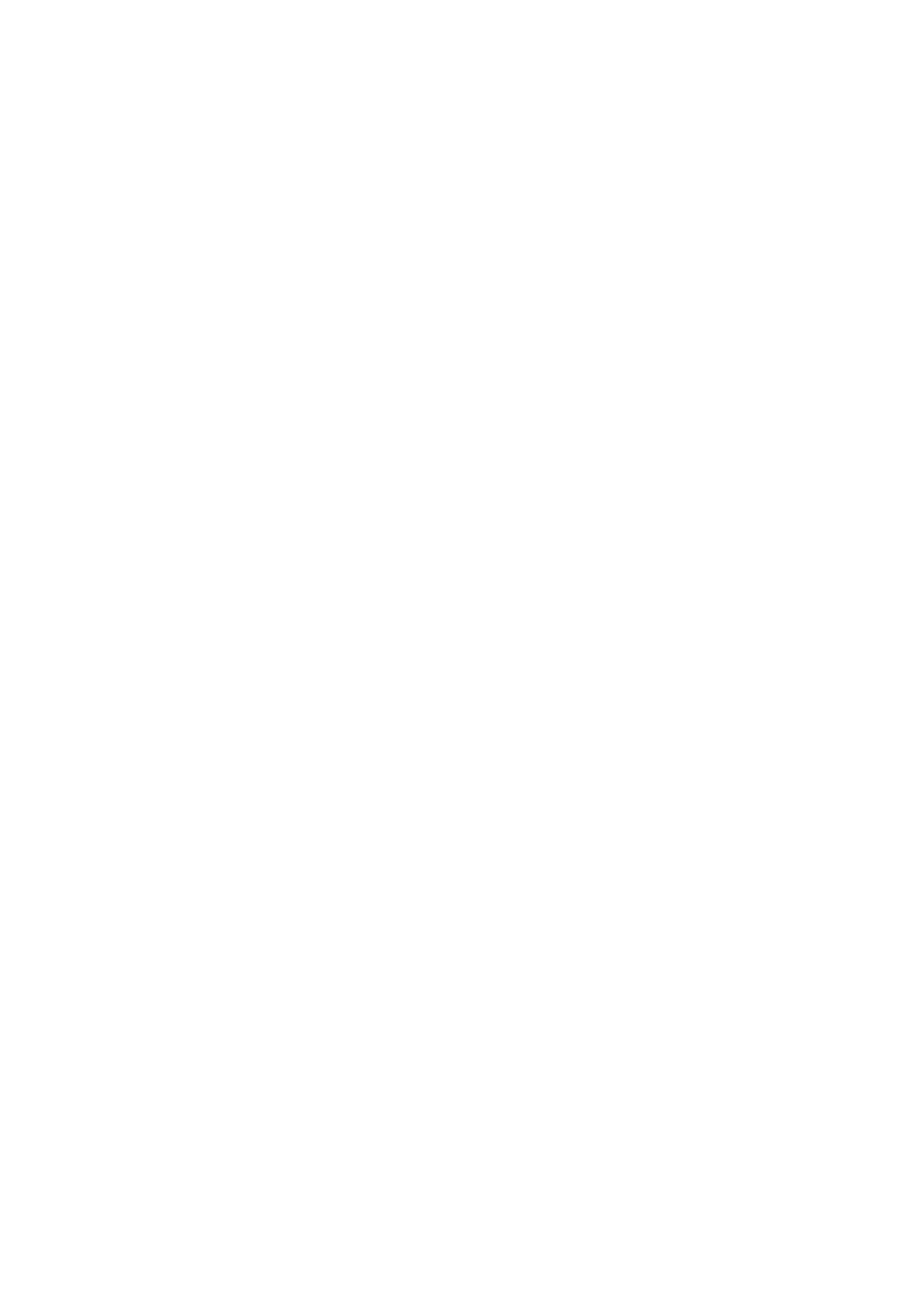### <span id="page-18-0"></span>Introduction

This document contains commonly used essential templates to write a LATEX document. This document is to be used along with the files and folders provided. Writing a LATEX document is very simple. Often students need only very simple constructs. This document shows certain essential features that almost all technical report writing requires. Please consult the PDF file for the output of the document, and then look at the corresponding LATEX file to reproduce it. The document illustrates the following constructs

- Unnumbered and numbered Lists
- Equations
- Defining short macros for frequently used symbols
- Bibliography
- Figures
- Tables

The normal procedure for compiling a L<sup>AT</sup>EX document that contains bibliographic entries is to follow the following steps

- 1. pdflatex mainrep
- 2. bibtex mainrep
- 3. pdflatex mainrep
- 4. pdflatex mainrep

In the above example mainrep is the main LATEX file.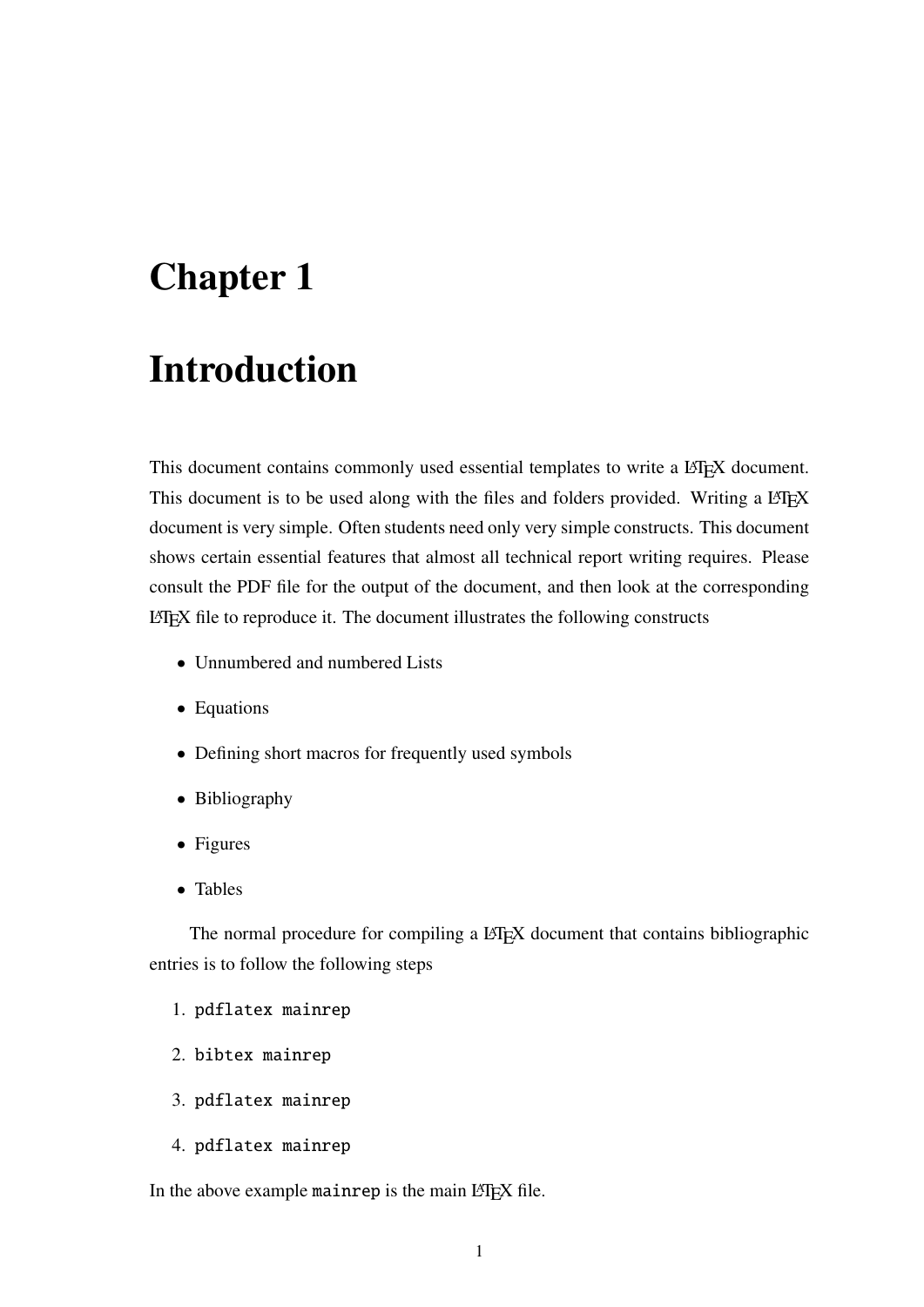### <span id="page-19-0"></span>1.1 First section of this chapter

This is the first chapter, which resides in a directory (folder) intro. Each chapter can contain section, subsection and so on.

#### <span id="page-19-1"></span>1.1.1 Equations and Math symbols

Equations should be set in a separate mode. For details on getting various types of aligned equations, consult the  $A_{\mathcal{M}}S$ -L<sup>4</sup>TEX documentation amsldoc.pdf. Simple equations are set as

<span id="page-19-5"></span>
$$
\int dx \cos x = \sin x \tag{1.1}
$$

Equation [\(1.1\)](#page-19-5) is the integral of the cosine function. Mathematical symbols must always be put inside \$\$, when they appear outside a math environment (such as equation, align, gather, etc). The symbol "ex" must be written as *x* and not as x.

Another commonly used construct for equations is the align environment to align several equations along a vertical line. It is usually the  $=$  sign across which the alignment is done. The point of alignment for each equation is specified using the ampersand symbol

$$
a = b \tag{1.2}
$$

$$
a + e + f + g = m + n + z \tag{1.3}
$$

$$
x + 2 = x3 + 3x2 + 2x + 5
$$
 (1.4)

#### <span id="page-19-2"></span>1.1.2 Commonly used Symbols

For mathematical symbols it is very convenient to define frequently used symbols as a short macro. For example if you are to be using the symbol  $\eta_s$  frequently it is convenient to define it in as:

\newcommand{\etas}{\ensuremath{\eta\_{\mathrm{s}}}} in the preamble and to simply refer it to in the text as  $\eta_s$  or in a mathematical equation as  $\eta_s = \eta (1 + \phi)$ .

#### <span id="page-19-3"></span>1.2 How to write nomenclature

#### <span id="page-19-4"></span>1.2.1 General guidelines:

1. Use \nomenclature[prefix]{symbol}{description} for symbols, the best place for this command is immediately after you introduce the symbol for the first time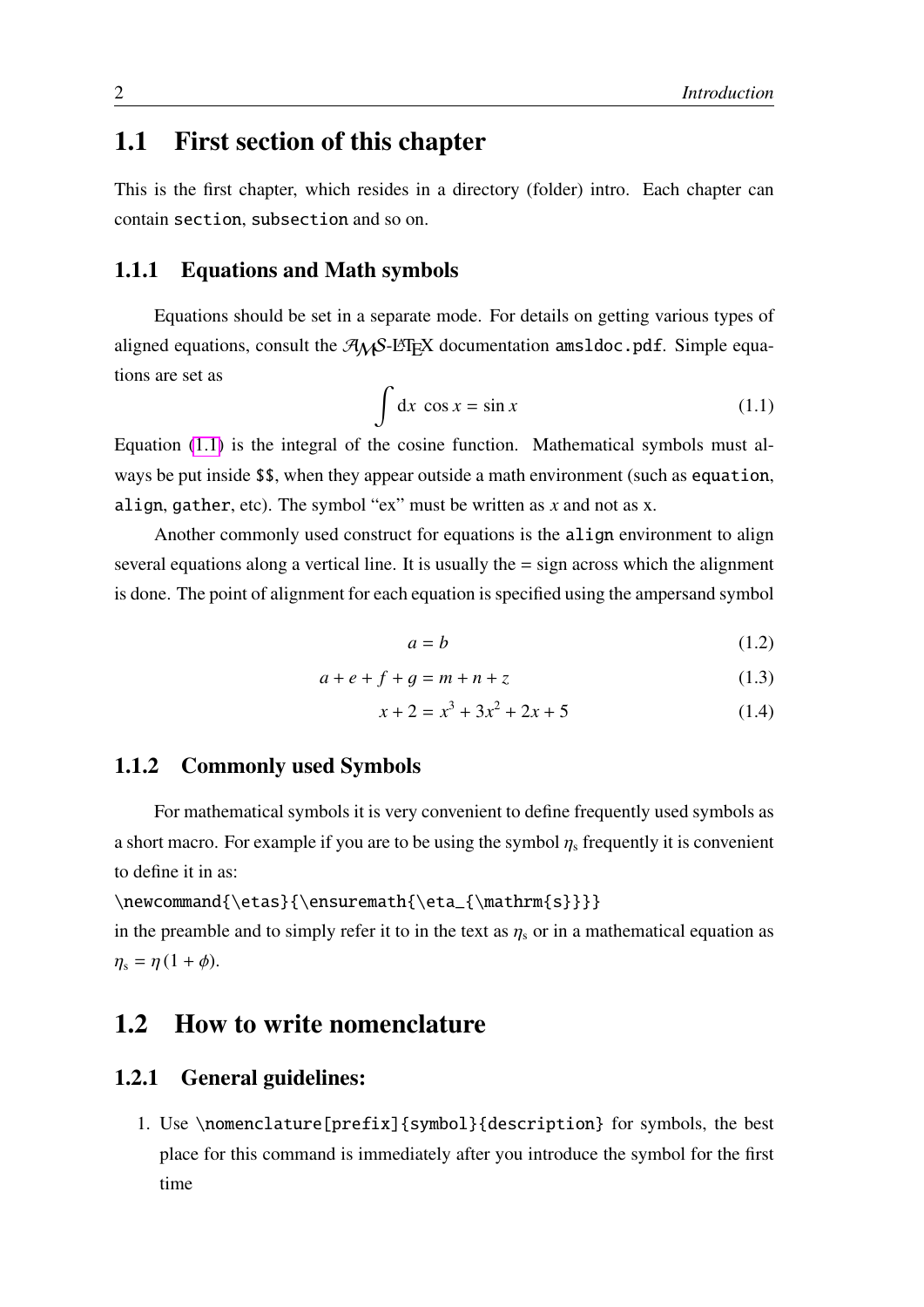- 2. Shorten the long command: \newcommand{\nm}[2]{\nomenclature{#1}{#2}}
- 3. Create compiler for nomenclature with the given code: makeindex %.nlo -s nomencl.ist -o %.nls -t %.nlg For TeXstudio: go to options > build > user command > write- 'user1: Nomenclature' amd paste the above code For compiling the nomenclature: go to tools > user > Nomenclature

#### <span id="page-20-0"></span>1.2.2 Grouped nomenclature

- 1. For acronyms, use: \nmA[sorting letter]{symbol}{descritpon}
- 2. For roman symbols, use: \nmR[sorting letter]{symbol}{descritpon}
- 3. For greek symbols, use: \nmG[sorting letter]{symbol}{descritpon}
- 4. For superscripts, use: \nmS[sorting letter]{symbol}{descritpon}
- 5. For subscripts, use: \nms[sorting letter]{symbol}{descritpon}
- 6. For any other symbol, use: \nmX[sorting letter]{symbol}{descritpon} Name of other symbols can be changed with \OtherSym{Name of symbols}

#### <span id="page-20-1"></span>1.2.3 Some examples

- 1. \nmA[FF]{FFA}{Free fatty acid}
- 2. \nmA[AO]{AOR}{Angle of repose}
- 3. \nmR[Ra]{\$R\$}{Radius of circle}
- 4. \nmR[ra]{\$r\$}{Intrinsic length}
- 5. \nmR[Gr]{\$G\_\mathrm{r}\$}{Gravity}
- 6. \nmG[al]{\$\alpha\_{\mathrm{a}}\$}{Angular acceleration}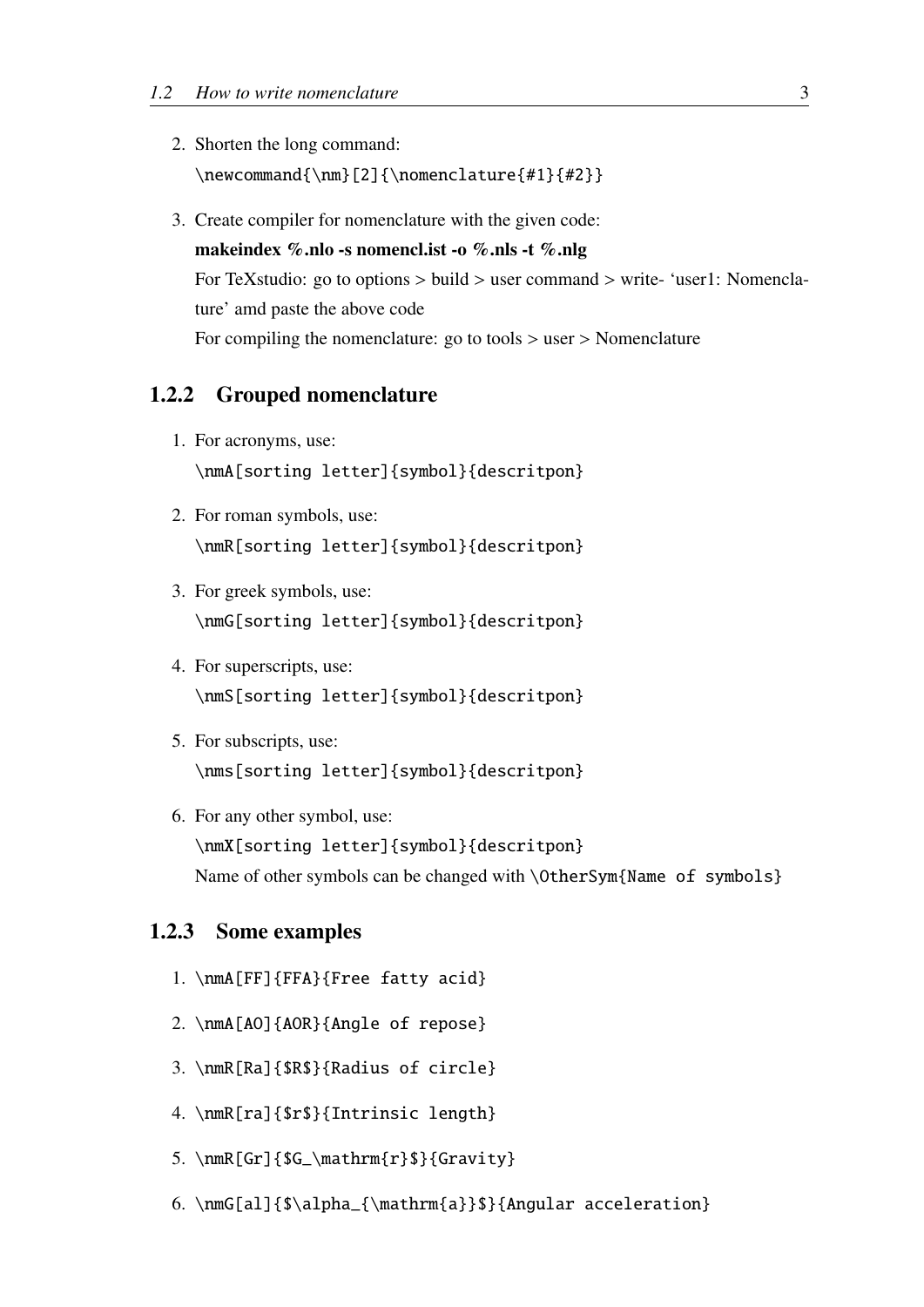- <span id="page-21-0"></span>7. \nmG[et]{\$\eta\$}{Viscosity}
- 8. \nmG[be]{\$\beta\$}{Shape factor}
- 9. \nmS[v]{\$v\$}{Vapor phase}
- 10. \nmS[g]{\$g\$}{Gas phase}
- 11. \nms[i]{\$i\$}{Indices}
- 12. \nms[x]{\$x\$}{Variable in \$x\$-direction}
- 13. \nmX[f]{foo}{foo}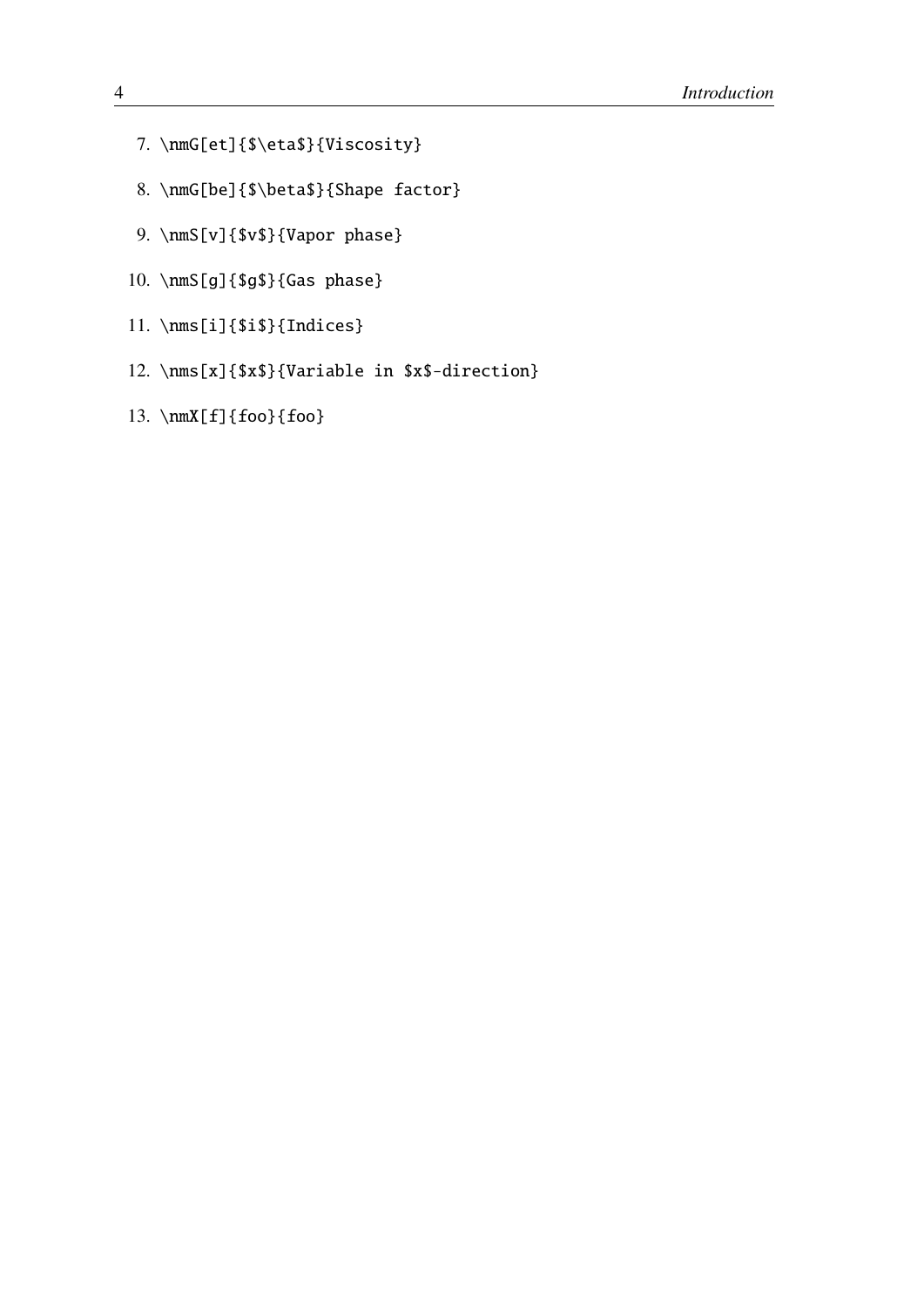### <span id="page-22-0"></span>Literature Survey

The bibliographic entries are to be kept in a file named <something>.bib. In this sample report we call it as mylit.bib. This file must be included without the .bib extension in the main file as: \bibliography{mylit}. Open the file mylit.bib to see the format in which the entries are written. This is written in the BibTEXformat. Most of the bibliographic web pages (Scopus, ISI Web) and software (EndNote, etc) allow you to export bibliographic entries in the BibT<sub>E</sub>Xformat.

Citations are referred in the text using \citet command which produces citations as though they are part of the text. In order to say somebody did this work as a part of a line use:  $\citet{Batzri1973}$  have done extensive work on .... This will produce [Batzri and Korn](#page-30-1) [\(1973\)](#page-30-1) have done extensive work on .... Alternately citations can appear in parenthesis. The command \citep{Batzri1973} is used to automatically put the citations in parenthesis. As an example consider the extensive work done in the area of book writing [\(Sackmann, 1995;](#page-30-2) [Boal, 2012\)](#page-30-3).

Conferences [\(Richman and Martin, 1992\)](#page-30-4) or collection of work [\(Sackmann, 1995\)](#page-30-2) also have special entries.

It is also possible to cite thesis like this: [Jariwala](#page-30-5) [\(2000\)](#page-30-5); [Luding](#page-30-6) [\(1994\)](#page-30-6) or just unpublished work from [Sunthar](#page-30-7) [\(2003\)](#page-30-7). Some times there are unclassified bibliographic entries which can be put under "misc" [\(Smith, 1999\)](#page-30-8).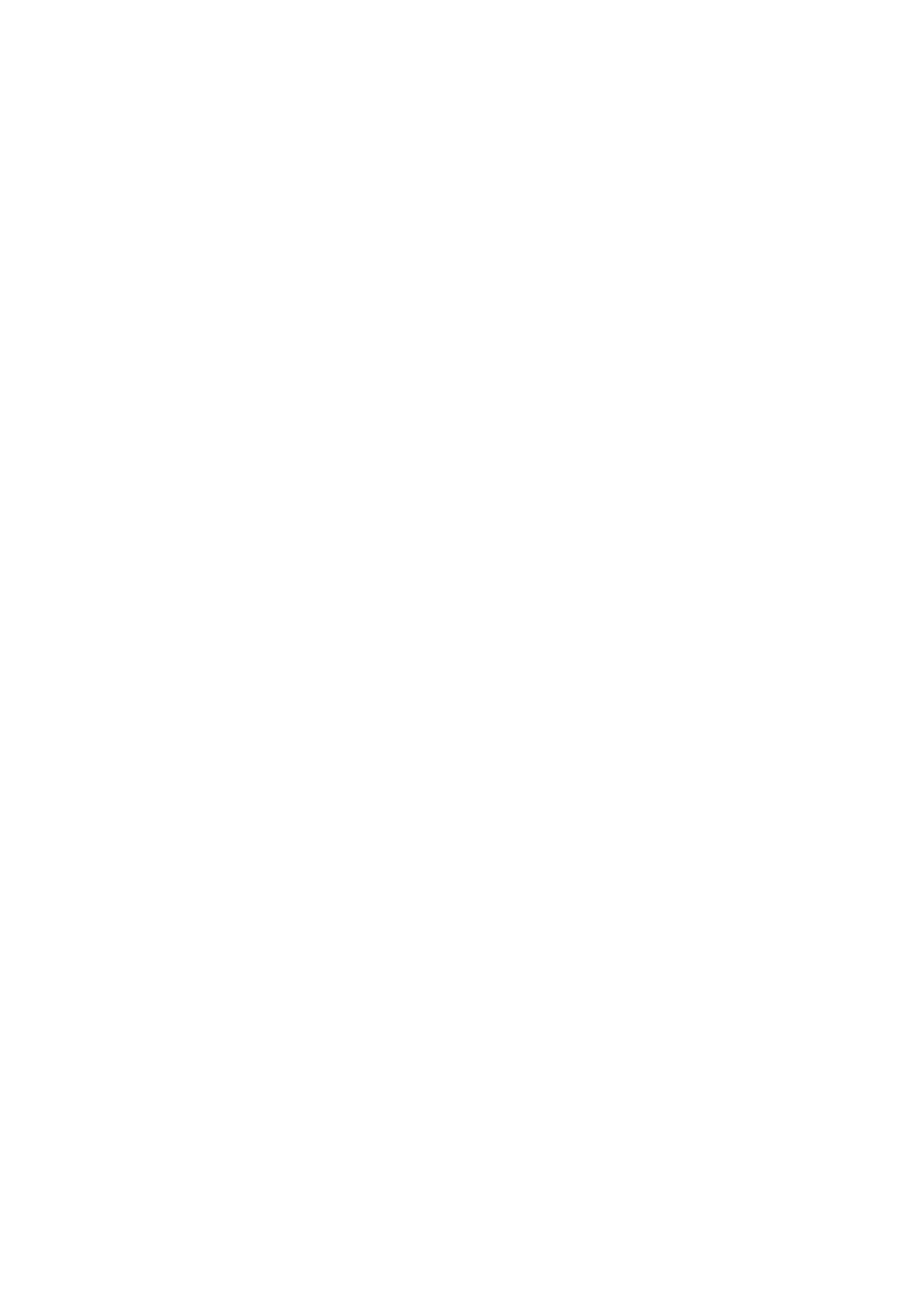### <span id="page-24-0"></span>Materials and Methods

### <span id="page-24-1"></span>3.1 Including Figures

Figures are conveniently included using postscript format. If you are generating a figure in a software, please check if the software supports writing to a postscript or a PDF format. This format is loss less vector format and with reproduce in any magnification without any pixelation. Make sure to write it to an "Encapsulated Post-script"or .eps format.

Figures should be given a label and which can be used to refer to them in the running text using \ref{} command. Figure [3.1](#page-24-2) describes the process flow sheet of the experimental set up used in this report. The Figure [3.1](#page-24-2) can also be refered by a short form notation a pre-defined macro \Figref.



<span id="page-24-2"></span>Figure 3.1: Process flow sheet of the experimental setup. The caption of the figure goes here. A shorter caption can be written in square brackets to identify it in the list of figures.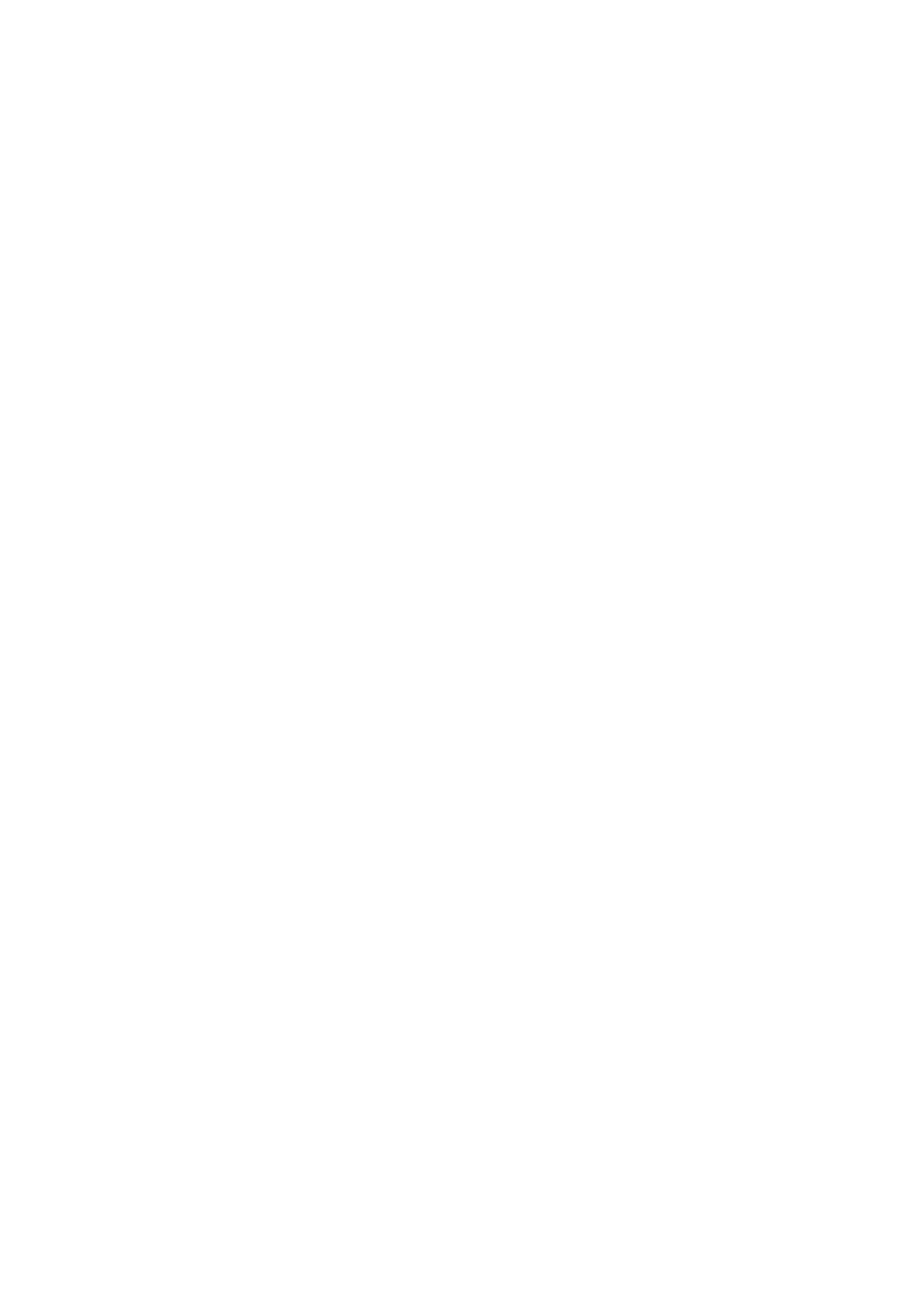### <span id="page-26-0"></span>Results and Discussions

### <span id="page-26-1"></span>4.1 Including Tables

Tables are to be used in a special environment so that they have a Number, caption and appear in the list of tables. Table [4.1](#page-26-2) is a sample table. In the case of tables, it is a convention to write the caption above the table. Note that in the case of figures the caption appears below the figure.

Table 4.1: Physical properties of the materials used.

<span id="page-26-2"></span>

| Property                   | Value                   |
|----------------------------|-------------------------|
| Particle Density, $\rho_p$ | $2500 \text{ kg/m}^3$   |
| Viscosity, $\eta_s$        | $1 \times 10^{-3}$ Pa-s |
|                            |                         |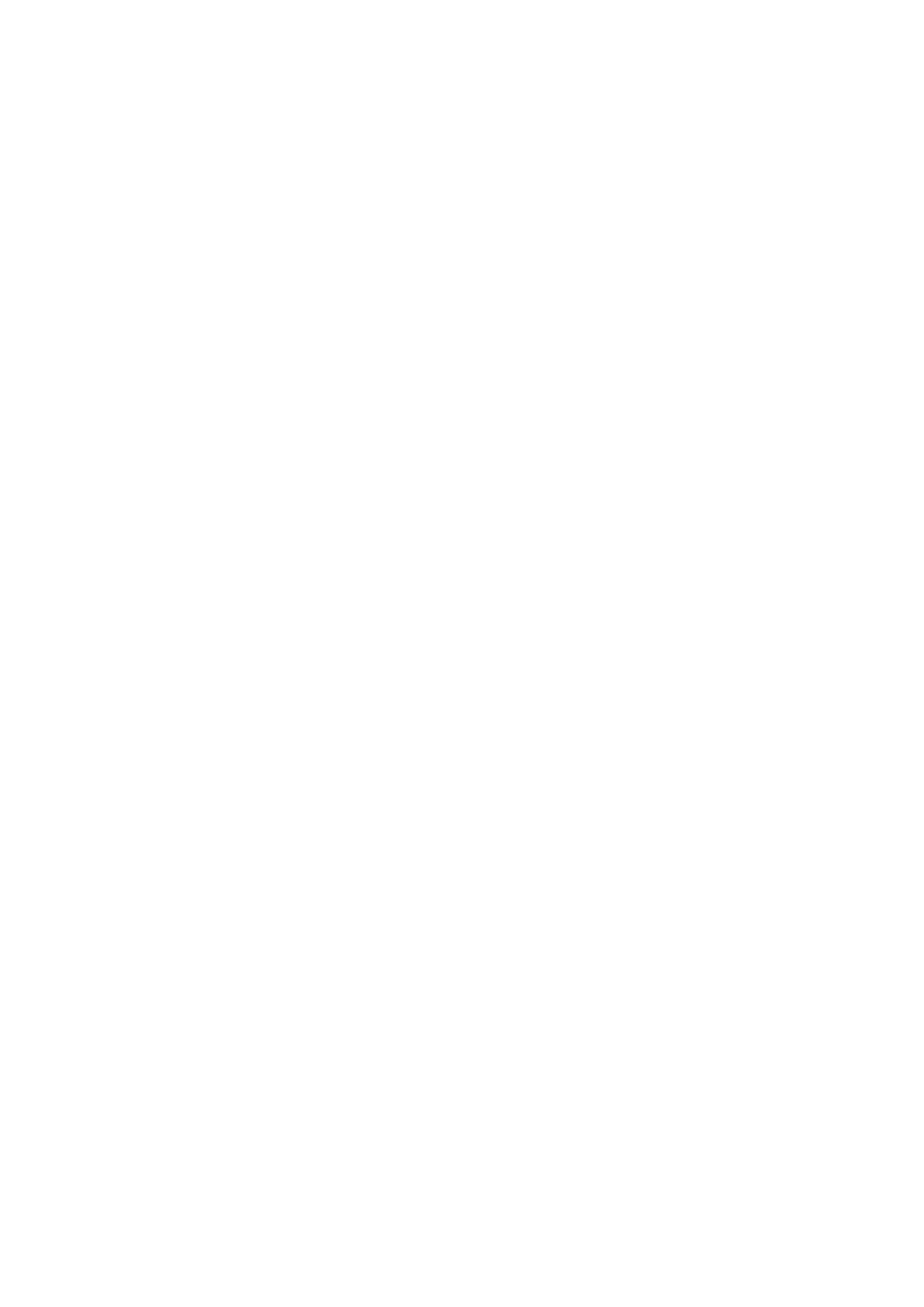# <span id="page-28-0"></span>Appendix A

# Supporting Material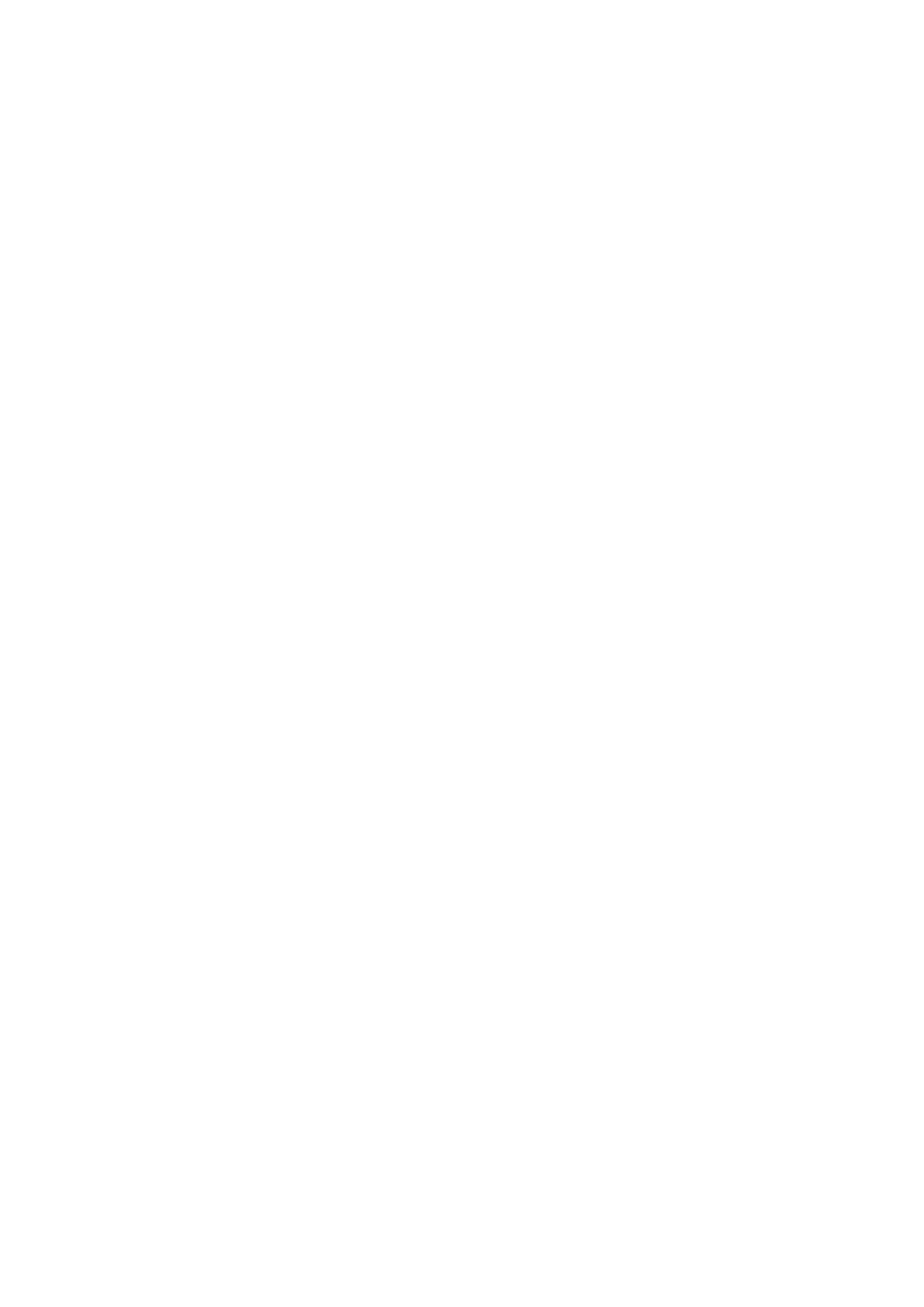## <span id="page-30-0"></span>References

- <span id="page-30-1"></span>Batzri, S., and Korn, E., 1973, "Single bilayer liposomes prepared without sonication," *[Biochim. Biophys. Acta](http://dx.doi.org/10.1016/0005-2736(73)90408-2)* 298, 1015–1019.
- <span id="page-30-3"></span>Boal, D., 2012, *Mechanics of the Cell*, 2nd ed. (Cambridge).
- <span id="page-30-5"></span>Jariwala, S., 2000, *Lattice Boltzmann Simulation of Lamellar Phase*, Master's thesis (Chemical Engineering, Indian Institute of Science, Bangalore, India).
- <span id="page-30-6"></span>Luding, S., 1994 October, *Models and Simulations of Granular Materials*, [Ph.D. thesis](http://www2.msm.ctw.utwente.nl/sluding/PAPERS/PhD_Luding.pdf) (Albert-Ludwigs-Univetsität Freiburg).
- <span id="page-30-4"></span>Richman, W., and Martin, R. E., 1992 May 24–27, "Unconfined granular materials thermalised by fluctuating horizontal surfaces," in *Engineering Mechanics: Proceedings of the Ninth Conference*, edited by Lutes, L. D. and Niedzwecki, J. M., Engineering Mechanics Division (American Society of Civil Engineers, New York). Chap. 3, pp. 900–903.
- <span id="page-30-2"></span>Sackmann, E., 1995, "Physical basis of self-organization and function of membranes: Physics of vesicles," in *Structure and Dynamics of Membranes: From Cells to Vesicles*, Handbook of Biological Physics, Vol. 1A, edited by Lipowsky, R. and Sackmann, E., Chap. 5 (Elsevier). pp. 213–303.
- <span id="page-30-8"></span>Smith, D. E., 1999, Private communication, Duc At has the communication regarding the details passed on by Smith.
- <span id="page-30-7"></span>Sunthar, P., 2003, "Calculation of fixed point in the zimm model: revisited," unpublished notes.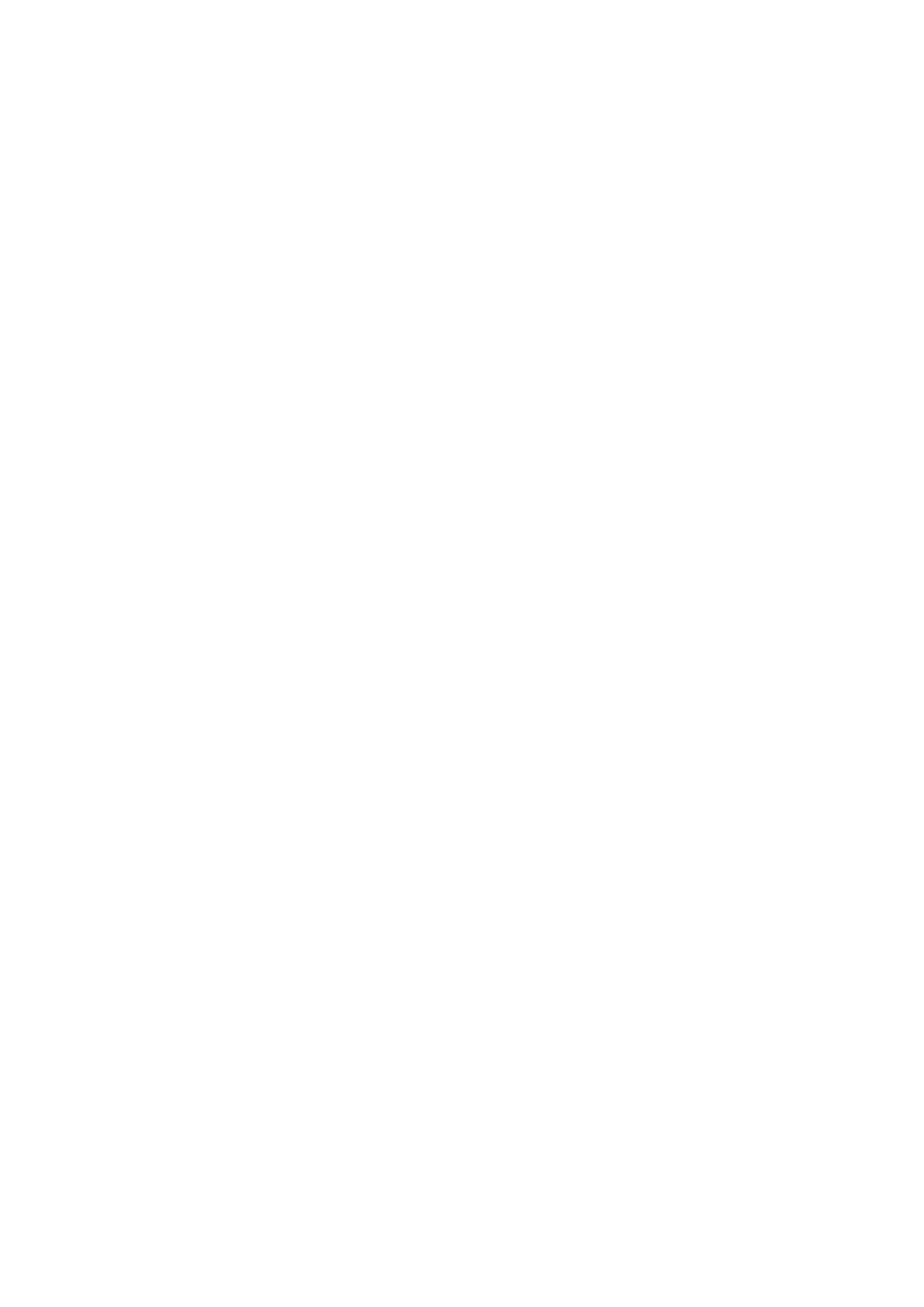## <span id="page-32-0"></span>List of Publications

Put your publications from the thesis here. The packages multibib or bibtopic or biblatex or enumerate environment or thebibliography environment etc. can be used to handle multiple different bibliographies in the document.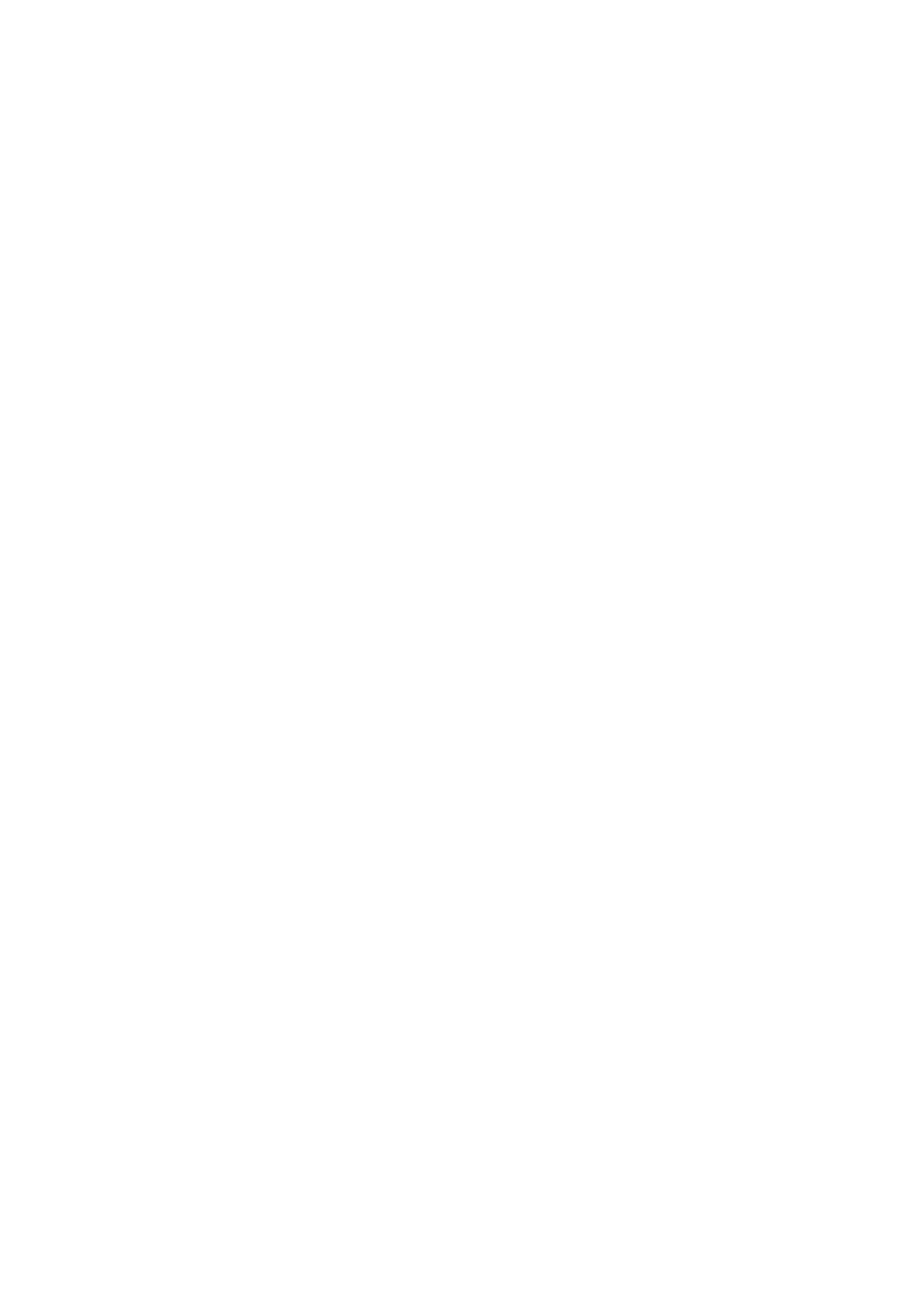## <span id="page-34-0"></span>Acknowledgements

This section is for the acknowledgments. Please keep this brief and resist the temptation of writing flowery prose! Do include all those who helped you, e.g. other faculty/staff you consulted, colleagues who assisted etc.

> *My name* KJSCE 26 April 2021